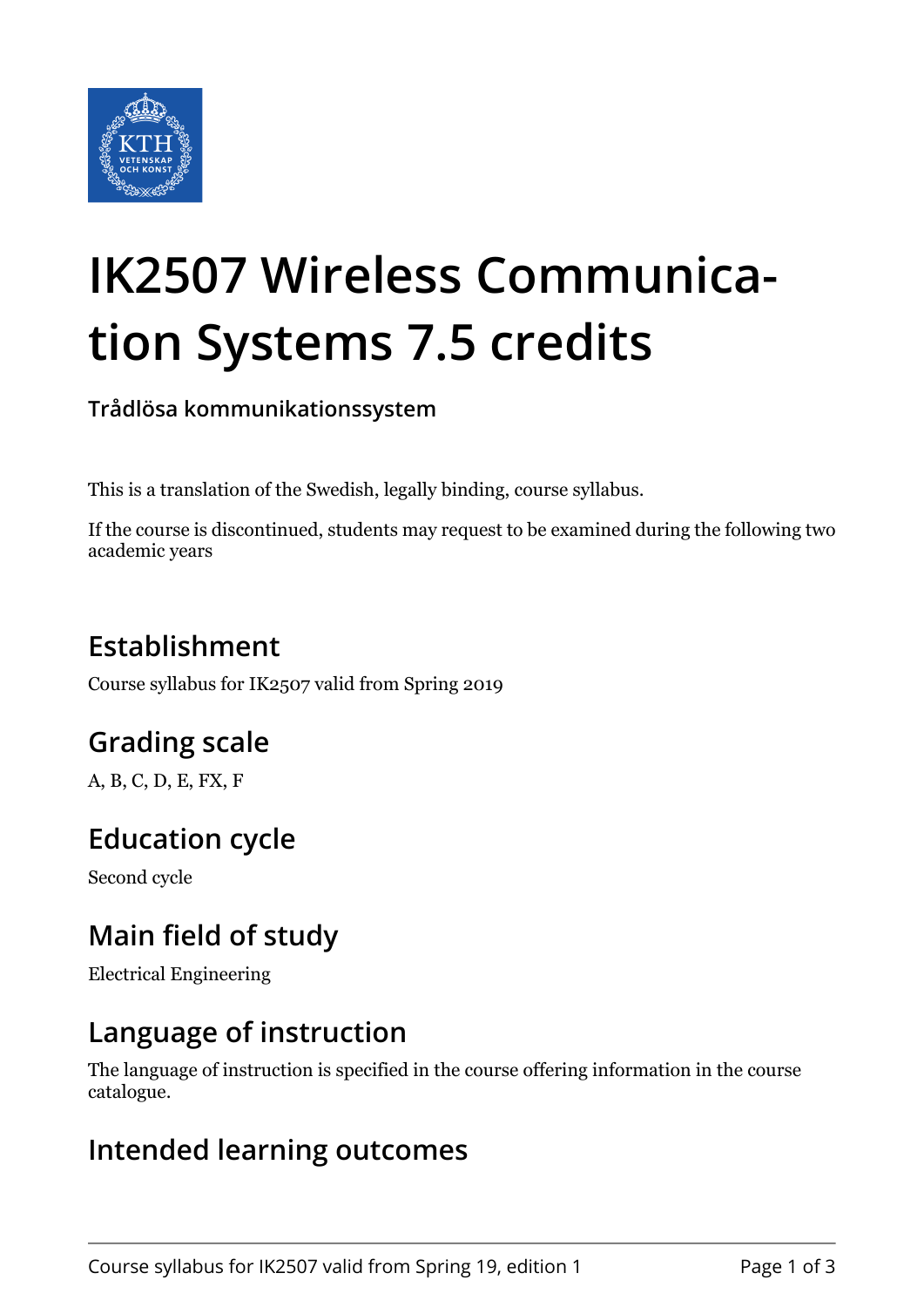The course aims at providing basic knowledge about problems and design approaches in wireless communication systems. This includes engineering models in radio propagation and the application of antennas to wireless communication. An introduction to spectrum resource management issues is also given in the course. Upon completion of the course, the student will be able to:

- characterize fading multi-path radio channels in terms of Doppler spectrum, coherence time, power delay profile, and coherence bandwidth.
- distinguish the difference between large-scale fading and small-scale fading.
- describe and explain the effects of fading multi-path channels on the link performance of wireless communication systems.
- provide possible solutions to the problem of signal fading in wireless communication links. Describe different types of diversity and how they improve performance for mobile radio channels.
- apply propagation models and design basic radio communication links with respect to signal-to-noise ratio and outage probabilities. Special emphasis is given to propagation models for mobile and portable wireless communication.
- plan and analyze simple wireless networks in terms of coverage and capacity.
- Demonstrate the ability to independently acquire knowledge about the state of the art in research and development for wireless systems

#### **Course contents**

- Introduction to radio communication, the history of radio and its evolution throughout the years, the radio frequency spectrum.
- Radio wave propagation and modeling, free space propagation model, plane earth model, radio wave reflections and diffractions.
- Antenna systems for wireless communication.
- Radio link design: Path loss modeling and link budget calculations.
- Representation of radio communication signals and systems.
- Radio channel modeling: Time/frequency domain characterization of fading multi-path channels. Discrete representation of fading multi-path channels.
- Techniques to combat fading multi-path channels. The principle of Diversity in wireless communication, combining methods.
- Introduction to wireless networks. Multi access methods, principle of frequency reuse and channel allocation. Elementary capacity analysis of wireless networks.

## **Disposition**

**Teaching language: English** 

**Recommended entrance qualification:** IK1501 Communication Systems